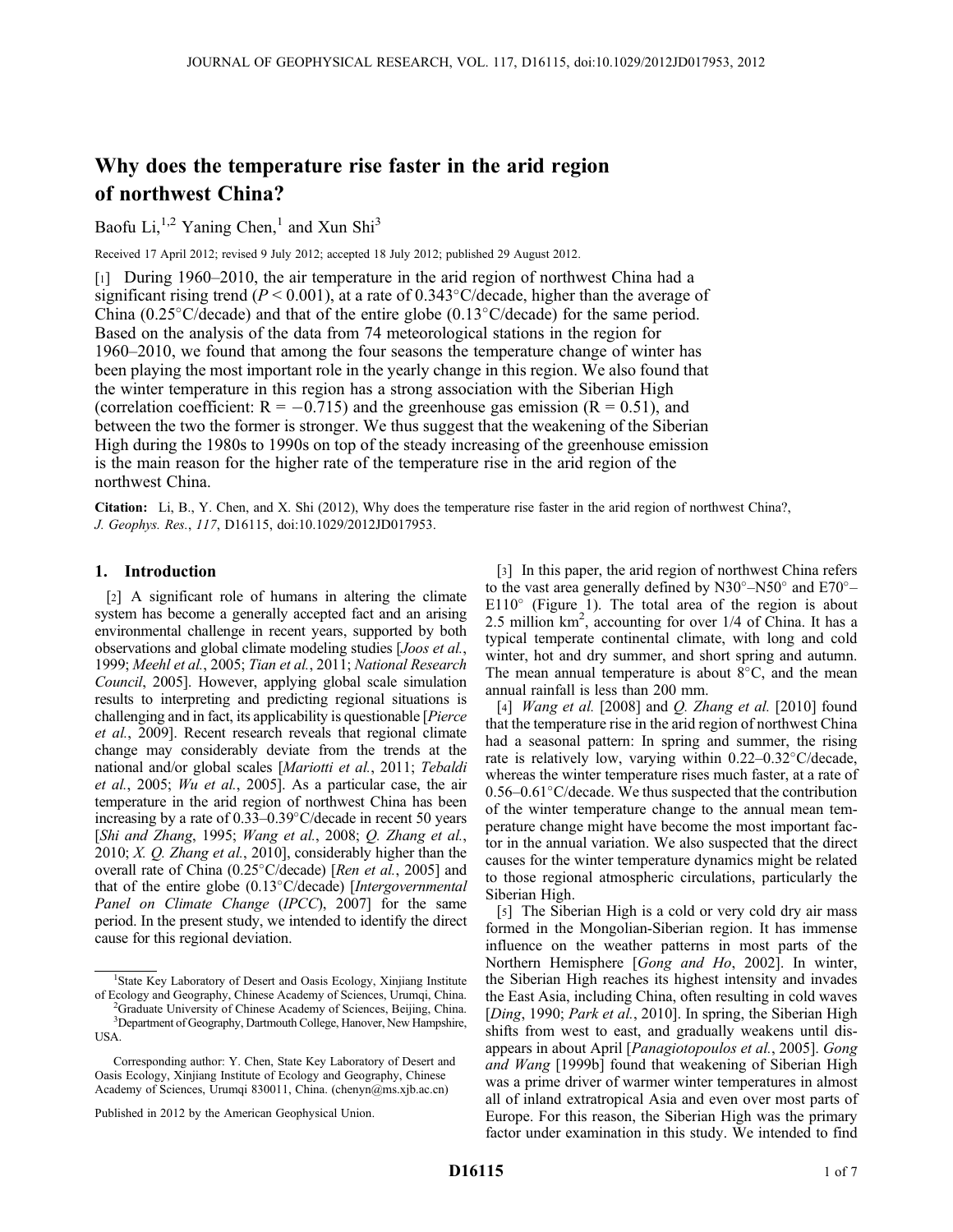

Figure 1. Study area and the meteorological stations.

out if the Siberian High had a similar effect on a higherlatitude region.

[6] Besides the Siberian High, in this study we also detected if there exist associations between the winter temperature variation and other major atmospheric circulations that may affect the region, as well as the regional carbon dioxide emissions (CDE). The atmospheric circulations we tested include the Arctic Oscillation (AO), North Atlantic Oscillation (NAO), Pacific-North American pattern (PNA), Antarctic Oscillation (AAO), Southern Oscillation (SO) and Westerly Circulation Index (WCI). The Arctic Oscillation (AO) is an indicator of primarily winter sea level pressure. It explains 16% of the total variance of the warm season atmospheric circulation in the midlatitude and high-latitude regions [Thompson and Wallace, 2000]. The North Atlantic Oscillation (NAO) is a dominant pattern of weather and climate variability over the Northern Hemisphere. It swings from one phase to another, resulting in great changes in surface air temperature over the Atlantic, as well as the adjacent continents, including Asia [Hurrell and Deser, 2009]. The Pacific-North American (PNA) pattern is a leading mode of atmospheric circulation over North America, which strongly influences interannual climatic variability [Barnston and Livezey, 1987]. The PNA is most strongly expressed in the winter season as a distinct configuration in the mid-tropospheric geopotential height field over North America and the North Pacific [Trouet and Taylor, 2010]. The Antarctic Oscillation (AAO) refers to a large-scale alternation of atmospheric mass between the midlatitudes and high latitudes surface pressure [Gong and Wang, 1999a]. The AAO has impacts on climate variations in the East Asian-western Pacific sector, including weather extremes in northern China and tropical cyclones in the East China Sea [Fan and Wang, 2004; Ho et al., 2005]. The Southern Oscillation (SO) is the dominant interannual climate phenomenon in the tropical ocean-atmosphere system. The Westerly Circulation Index (WCI) is used to measure the winter monsoon intensity in the East Asia; it can be used to characterize winter temperature anomalies in China [Chen and Sun, 2001].

[7] Besides the overall temperature change, we further looked into its variations in different landscapes for the study area. This area is composed of three types of distinctive geographical units, including mountain, oasis, and desert. On the one hand, the oases occupies less than 5% of the total area, but carries 95% of the population and more than 90% of GDP [Wang, 1995]. With the socioeconomic development in recent years, the urbanization in the oases is increasing. Studies find that the urbanization in the northwestern China affects the local temperature through the effects of urban heat island and urban wet island, and the greater the urbanization is, the stronger its effect on the temperature [Ren et al., 2006; Fang et al., 2007]. Therefore, in urban areas human activities may considerably modify the temperature pattern driven by broader natural factors [Fall et al., 2011; Watts, 2009]. On the other hand, in those areas that are less impacted by human activities, such as mountains and deserts, this modification can be less as well. In this study, we compared the temperature trends in the oases and mountains. We were not able to include the desert areas in the comparison due to lack of data.

# 2. Data and Methods

## 2.1. Data

[8] In this study, we used the monthly and annual temperature for the period of 1960–2010 from these 74 stations to characterize the temperature variation during this period in the study area. The data from a total of 17 meteorological stations in the mountainous areas were available to this study. The average elevation of the 17 stations is 2363 m. In the oasis area, the data from 57 stations were available and the average elevation of these stations is 1080 m (Figure 1). All the 74 meteorological stations selected for this study had been maintained following the standard of the National Meteorological Administration of China (NMAC). The standard requires strict quality control processes including extreme inspection, consistency check, and others before releasing these data. However, the quality of the siting of these stations still needs to be assessed in order to determine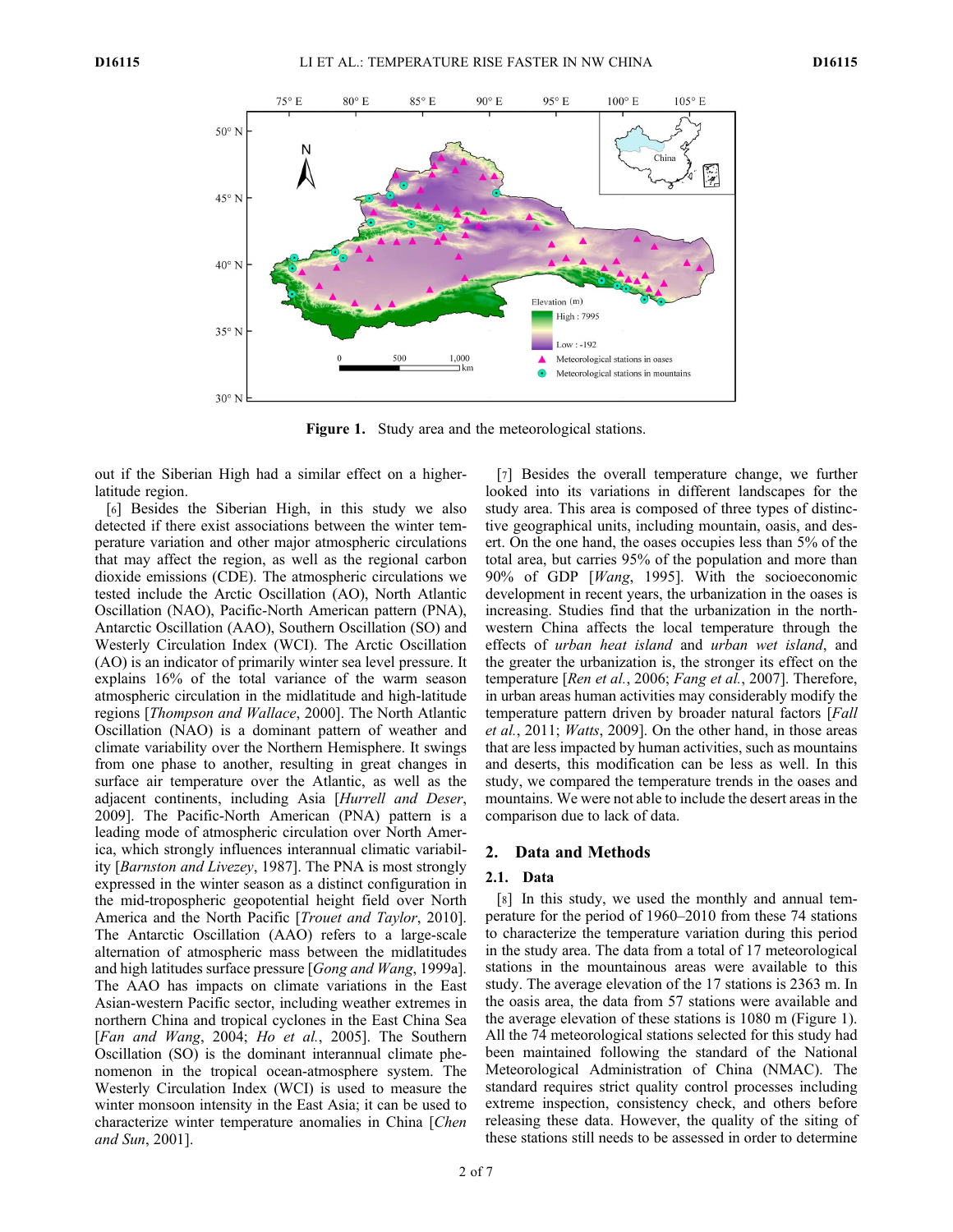if any of the trend is due to very local effects, such as found for the USA in Fall et al. [2011] and Jamiyansharav et al. [2006] for Mongolia. This issue exists even for non-urban areas, as it is not a result of regional or mesocale landscape change, but due to non-spatially representative siting of surface observing stations.

[9] To detect the association between the winter temperature trend and the Siberian High dynamics, we needed a quantitative measurement of the intensity of the Siberian High. Gong and Wang [1999b] defined a Siberian High intensity index (SHI), which was adopted in this study:

$$
SHI = \frac{\sum_{i=1}^{n} P_i \lambda \cos \varphi_i}{\sum_{i=1}^{n} \lambda \cos \varphi_i}
$$
 (1)

where *SHI* is the Siberian High intensity value for the entire region,  $P_i$  is the value of sea level pressure at i, which is a location that falls into the region;  $n$  is the total number of locations for which the sea level pressure values are available, and in this study  $n = 144$ ;  $\varphi_i$  is the latitude of the location; and  $\lambda$  is a factor restricting the SHI calculation only to those locations where the sea level pressure value is greater than a threshold. Following Gong and Wang [1999b], in this study the value of  $\lambda$  was set as follows:

$$
\lambda = \begin{cases} 1 & \text{if } P_i \ge 1028 \text{ hPa} \\ 0 & \text{if } P_i < 1028 \text{ hPa} \end{cases} \tag{2}
$$

[10] In this study, for calculating SHI we used the monthly mean sea level pressure data of the northern hemisphere provided by Hadley Center (HadSLP) [Allan and Ansell, 2006]. The data are for the period of 1850–2010, and in the format of  $5^\circ$  latitude by  $5^\circ$  longitude grid points. Using this data, we calculated the winter SHI (December to February) for the period of 1960–2010.

[11] The data of Arctic Oscillation Index (AOI), North Atlantic Oscillation Index (NAOI), Pacific-North American Pattern Index (PNAI), Antarctic Oscillation Index (AAOI) during 1960–2010, and Southern Oscillation Index (SOI, 1960– 1999) are from the Climate Prediction Center (CPC) of the National Weather Service, U.S. (http://www.cpc.ncep.noaa.gov).

[12] The data of the Westerly Circulation Index (WCI) for 1960–1997 are from Chen and Sun [2001].

[13] The data of the carbon dioxide emissions (CDE) in China for 1960–2005 are from the World Development Indicators (WDI) (http://data.worldbank.org).

# 2.2. Methods

[14] We used the average of the values from the 74 meteorological stations as the representative value of the entire region. In this way, we calculated the annual and monthly average temperatures of the study area for the period of 1960–2010. The monthly values were used to further calculate the seasonal average temperature values. In this study, we defined spring as March–May, summer as June–August, autumn as from September–November, and winter as December–February. In the same way, we calculated the annual and seasonal average temperatures for the oasis areas and mountainous areas for the same period, using the data from the meteorological stations located in these two types of areas, respectively.

[15] We used the Mann-Kendall (MK) statistical test [Mann, 1945; Kendall, 1975] to test the significances of trends in the annual mean temperatures of the entire area, the oases, and the mountains. The nonparametric Mann-Kendall statistical test has been commonly used to assess the significance of monotonic trends in meteorological and hydrologic series [Yue et al., 2002; Chen and Xu, 2005; Zhang et al., 2011]. For a time series  $X = \{x_1, x_2, ..., x_n\}$ , when  $n > 10$ , the standard normal statistic  $Z$  is estimated as follows:

$$
Z = \begin{cases} (S-1)/\sqrt{\text{var}(S)} & S > 0\\ 0 & 0\\ (S+1)/\sqrt{\text{var}(S)} & S < 0 \end{cases} \tag{3}
$$

where

$$
S = \sum_{i=1}^{n-1} \sum_{j=i+1}^{n} \text{sgn}(x_j - x_i)
$$
 (4)

$$
sgn(\theta) = \begin{cases} +1, & \theta > 0\\ 0, & \theta = 0\\ -1, & \theta < 0 \end{cases}
$$
 (5)

$$
var(S) = \left[ n(n-1)(2n+5) - \sum_{t} t(t-1)(2t+5) \right] / 18 \quad (6)
$$

where t is the extent of any given tie, and  $\sum$  denotes the

summation of all ties.

[16] Between the winter temperature and each of the atmospheric circulation indices considered in this study, we calculate Pearson's correlation coefficient to detect the association between them. This statistic was also calculated between the winter temperature and CDE.

[17] For the entire area, the oases, and the mountains, we calculated change rates for the annual and seasonal average temperatures during 1960–2010.

[18] We also calculated the importance of the temperature change for each individual season in the yearly change, in order to find out if certain season has been playing a greater role than others in the yearly change. In this study, we used the mean air temperature of 1960–1980 as the benchmark to measure the change. We chose this particular period to set the benchmark, because previous studies showed that early 1980s is a turning point, after which the air temperature in the arid region of northwest China has increased markedly [Chen and  $Xu$ , 2005;  $X$ .  $Q$ . Zhang et al., 2010]. The importance of the change of one season in the yearly change is quantified as its proportion in the total change of the four seasons, and this proportion was calculated for the four seasons of each year since 1981, until 2010. The process can be represented as follows:

$$
I_{s,i} = \frac{\left|T_{s,i} - \overline{T}_{winter, 1960-1980}\right|}{\sum\limits_{s \in \{spring, summer, automm, winter\}} \times 100} \times 100
$$
\n
$$
(7)
$$

where  $I_{\text{winter},i}$  is the importance of the winter temperature variation of year  $i$  in the overall temperature variation of the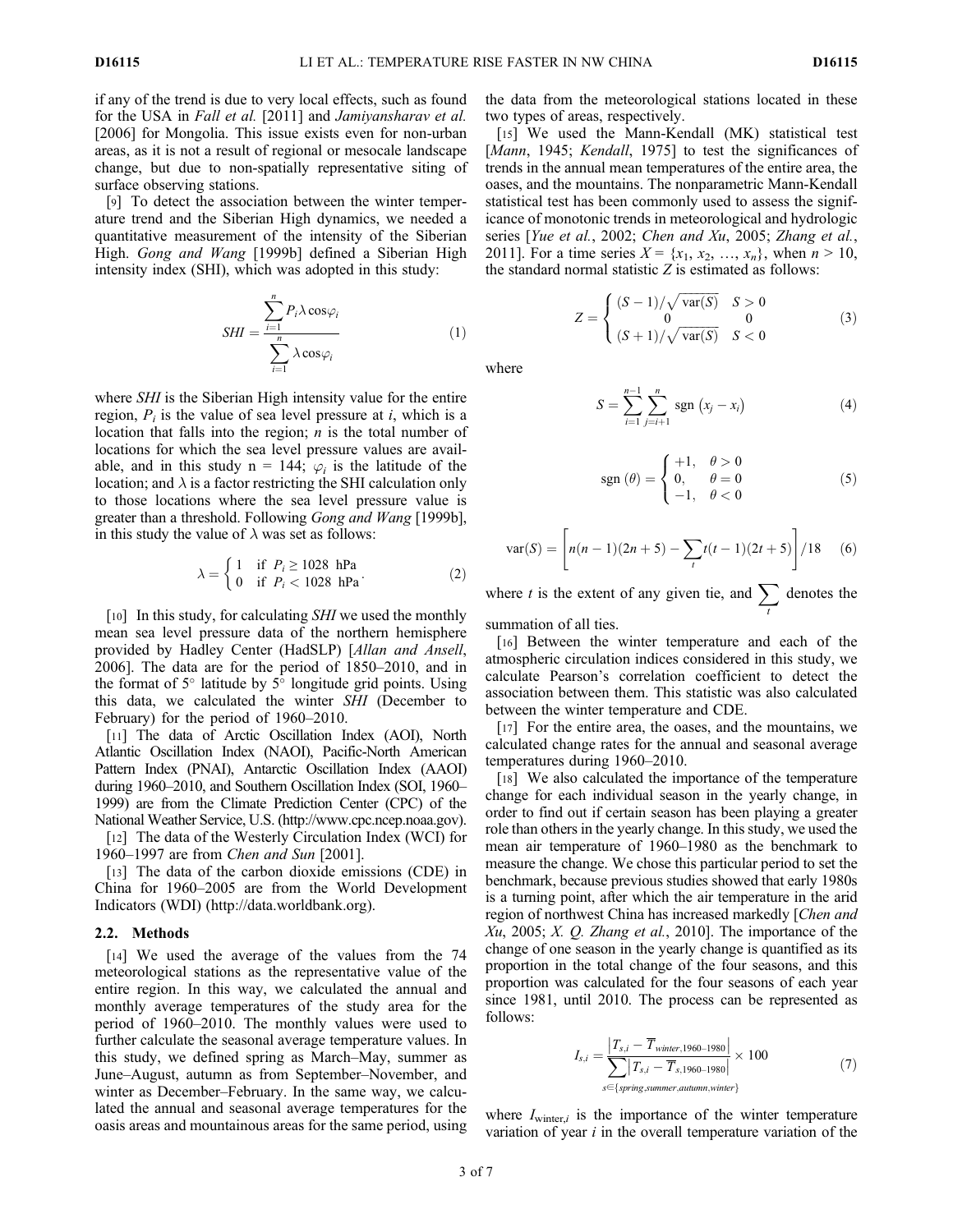

Figure 2. The trends of the average annual air temperature in (a) the arid region of northwest China, (b) the mountainous areas in this region, and (c) the oasis areas in this region, for the period of 1960– 2010, based on 74 meteorological stations.

same year, and in this study  $i = 1981, 1982, \ldots 2010$ ;  $T_{\text{winter},i}$  is the winter temperature of year i;  $T_{\text{winter},1960-1980}$  is average of the winter temperatures during 1960–1980; and  $T_{s,i}$  is the seasonal temperature of year i.

#### 3. Results and Discussion

# 3.1. Temperature Trend

[19] The Mann-Kendall (MK) statistical test revealed a significant rising trend in the air temperature in the arid region of northwest China during  $1960-2010$  ( $P < 0.001$ ), with a rate of  $0.343^{\circ}$ C/decade (Figure 2a). These values are consistent with the results from previous research [Shi and Zhang, 1995; Wang et al., 2008; Q. Zhang et al., 2010; X. Q. Zhang et al., 2010]. A rising trend was found in both oasis areas and mountainous areas (Figures 2b and 2c), with not surprisingly, a lower changing rate in the mountainous areas  $(0.325\degree C/\text{decade})$ , and a higher rate in the oasis areas  $(0.35^{\circ}C/\text{decade})$ . Even the lower rate in the mountainous areas, however, is much higher than the average of China  $(0.25^{\circ} \text{C}/\text{decade})$  [*Ren et al.*, 2005] and the average of the entire globe (0.13°C/decade) [Brohan et al., 2006; IPCC, 2007]. Due to the relatively low population density in the arid region of northwest China, we do not consider human activities as a major factor in this region that drives the overall regional temperature change to deviate considerably from the national and global trends. The finding that the temperature of the arid region of northwest China has a faster rise is consistent with the results from previous research [Wang et al., 2008;  $Q$ . Zhang et al., 2010;  $X$ .  $Q$ . Zhang et al., 2010; Sun et al., 2010] and the statement in the Fourth Assessment Report of Intergovernmental Panel on Climate Change (IPCC) that the mid-high latitude regions of north hemisphere has a higher temperature rising rate.

[20] Using equation (7), we calculated the seasonal importance in the yearly change for each year between 1981 and 2010. Over this period, the mean importance values for spring, summer, autumn, and winter are 19.3%, 13.7%, 23.6%, and 43.4%, respectively (Figure 3). For the particular period of 1984–1995, during which SHI was the weakest in



Figure 3. The seasonal importance of temperature changes in different periods (1981–2010, 1984–1995).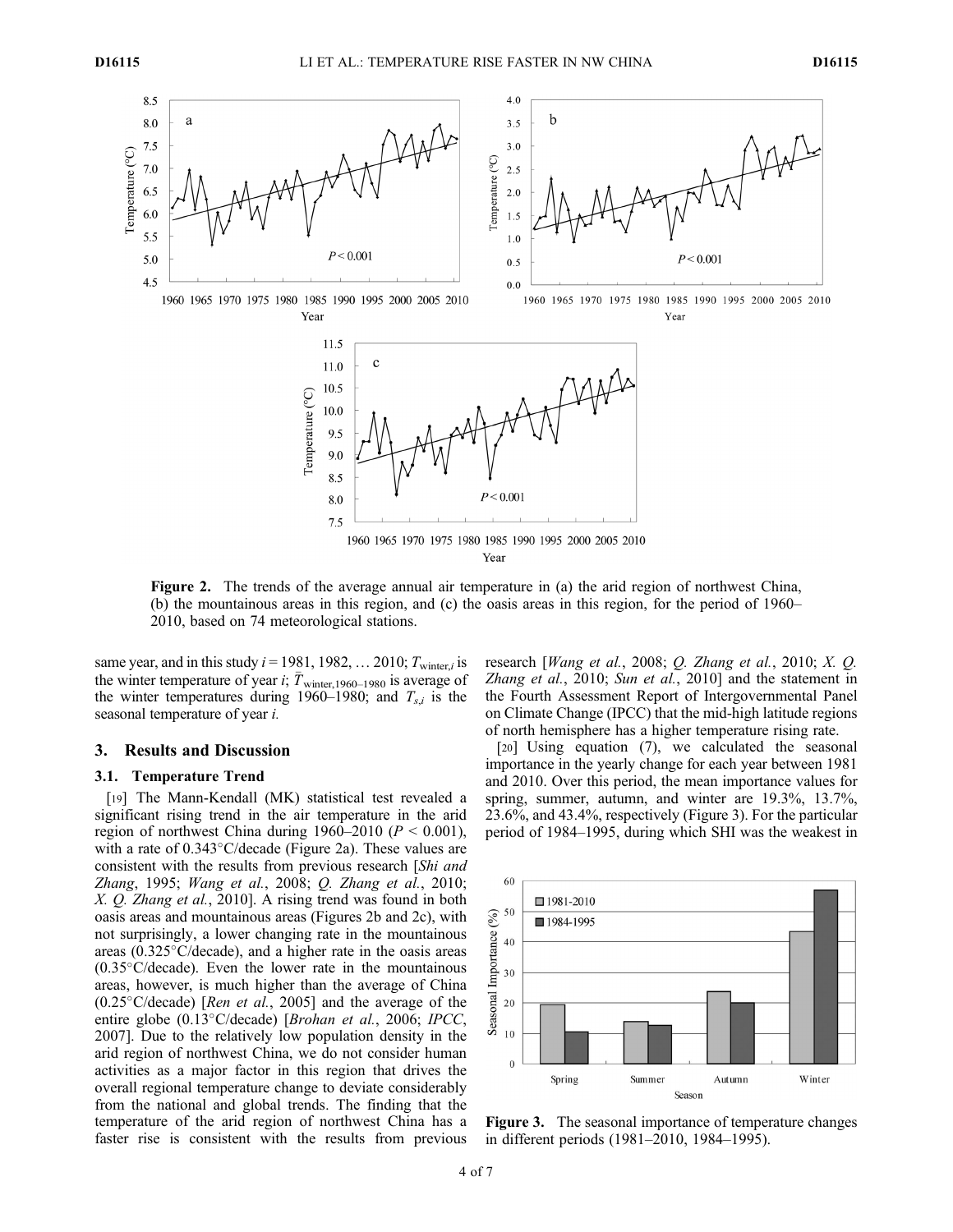| Factor        | SOI      | AAOI  | NAOI            | AOI                  | <b>PNAI</b> | WCI             | SHI              | CDE             |
|---------------|----------|-------|-----------------|----------------------|-------------|-----------------|------------------|-----------------|
| Entire region | $-0.256$ | 0.128 | $0.329^{\rm a}$ | $0.371^{\rm a}$      | 0.023       | $0.377$ ª       | $-0.715^{\circ}$ | $0.510^{\circ}$ |
| Mountains     | $-0.238$ | 0.078 | 0.220           | 0.276                | 0.021       | 0.236           | $-0.629^{\circ}$ | $0.498^{\circ}$ |
| Oases         | $-0.255$ | 0.177 | $0.350^{\rm a}$ | $0.388$ <sup>a</sup> | 0.033       | $0.402^{\rm a}$ | $-0.723^{\circ}$ | $0.504^b$       |

Table 1. The Correlation Coefficients Between the Winter Temperature in the Entire Region (the Arid Region of Northwest China), Mountains, Oases and Certain Factors That May Affect the Temperature

<sup>a</sup>Significant at  $P < 0.05$ .

 $b$ Significant at  $P < 0.001$ .

the past 50 years, the importance of winter change is 57.01%. These results suggest that the winter temperature change is the most important factor for the annual air temperature in the arid region of northwest China to have been rising faster than other areas.

# 3.2. Potential Causes of Winter Temperature Change

[21] The Pearson's correlation coefficient values (Table 1) show that the winter temperature of the arid region of northwest China has a strong and significant correlation with the Siberian High Index (SHI,  $R = -0.715$ ,  $P \le 0.001$ ) and China's carbon dioxide emissions (CDE,  $R = 0.51$ ,  $P \leq$ 0.001). For all the other tested atmospheric circulations, the correlations are much weaker and less significant. Another feature is worth mentioning that the correlations in oases are higher than those of mountains, which means the impacts of atmospheric circulations on temperature in oases are stronger than in mountains. Figure 4 shows that in general, the Siberian High and the winter temperature in the region have an almost perfect "mirroring" relationship during 1960–2010, suggesting a direct impact of the former on the latter. Particularly, the Siberian High intensity in the region had a deep "valley" between late-1980s and mid-1990s, and this confirms the finding of D'Arrigo et al. [2005], Panagiotopoulos et al. [2005], and *Gong and Ho* [2002] that  $1980s-1990s$  was the weakest period of the Siberian High in the past one hundred years. This valley of the Siberian High intensity well coincides with the most obvious peak of the winter temperature in the region; recently (2005–2010), along with the Siberian High intensity's recovery, the winter air temperature was falling as well.

[22] Excessive greenhouse gas emissions are generally regarded as the main cause of global warming [Crowley,

 $3.0$  $-6.0$  $2.5$  $-7.0$  $2.0$  $-8.0$  $1.5$  $\widetilde{C}$  $-9.0$  $1.0$  $\sum_{r=12.0}^{\infty}$  = 10.0 EБ  $0.5$  $0.0$  $-0.5$  $-13.0$  $-1.0$ temperature **SHI**  $-14.0$  $-1.5$ noving mean (Winter temperature)  $5 \text{ year moving mean}$  (SHI)  $-15.0$  $-2.0$ 1960 1965 1970 1975 1980 1985 1990 1995 2000 2005 2010

Figure 4. The Siberian High Intensity and the winter temperature in the arid region of northwest China.

Year

2000; Mahlstein and Knutti, 2010; IPCC, 2007]. However, as shown by Figure 5, while the carbon dioxide emissions in the past 20 years maintained a strongly increasing trend, the winter temperature was not following. It can be inferred that the rising winter temperature during the period 1960–2005 seems to be more associated with the Siberian High than with China's carbon dioxide emissions.

[23] The R value calculated by *Gong and Ho* [2002] for the Siberian High intensity and air temperature in mid-tohigh latitude Asia (30°N $\sim$ 70°N, 30°E $\sim$ 140°E) is -0.58, lower than that of the arid region of northwest China  $(-0.715)$ , suggesting that the Siberian High had a stronger influence on the air temperature in the arid region of northwest China than in other regions.

## 4. Conclusion

[24] In the past 50 years, the air temperature in the arid region of northwest China has been rising faster than the average rates of China and the entire globe. The analysis in this study shows that in the past 50 years, among the four seasons the temperature change of winter has the greatest importance in the yearly change. We also found that the winter temperature of this region has a strong and significant associations with the Siberian High and greenhouse gas emission, and between the two, the former seems stronger  $(R = -0.715, P \le 0.001$  versus  $R = 0.51, p \le 0.001$ ). A weak Siberian High results in a relatively high winter temperature in the region. Therefore, the weakening of Siberian High from 1980s to 1990s on top of the increasing of greenhouse gas emission might be the main reason for the faster temperature rise in this region.



Figure 5. The winter temperature in the arid region of northwest China and the yearly carbon dioxide emission in China.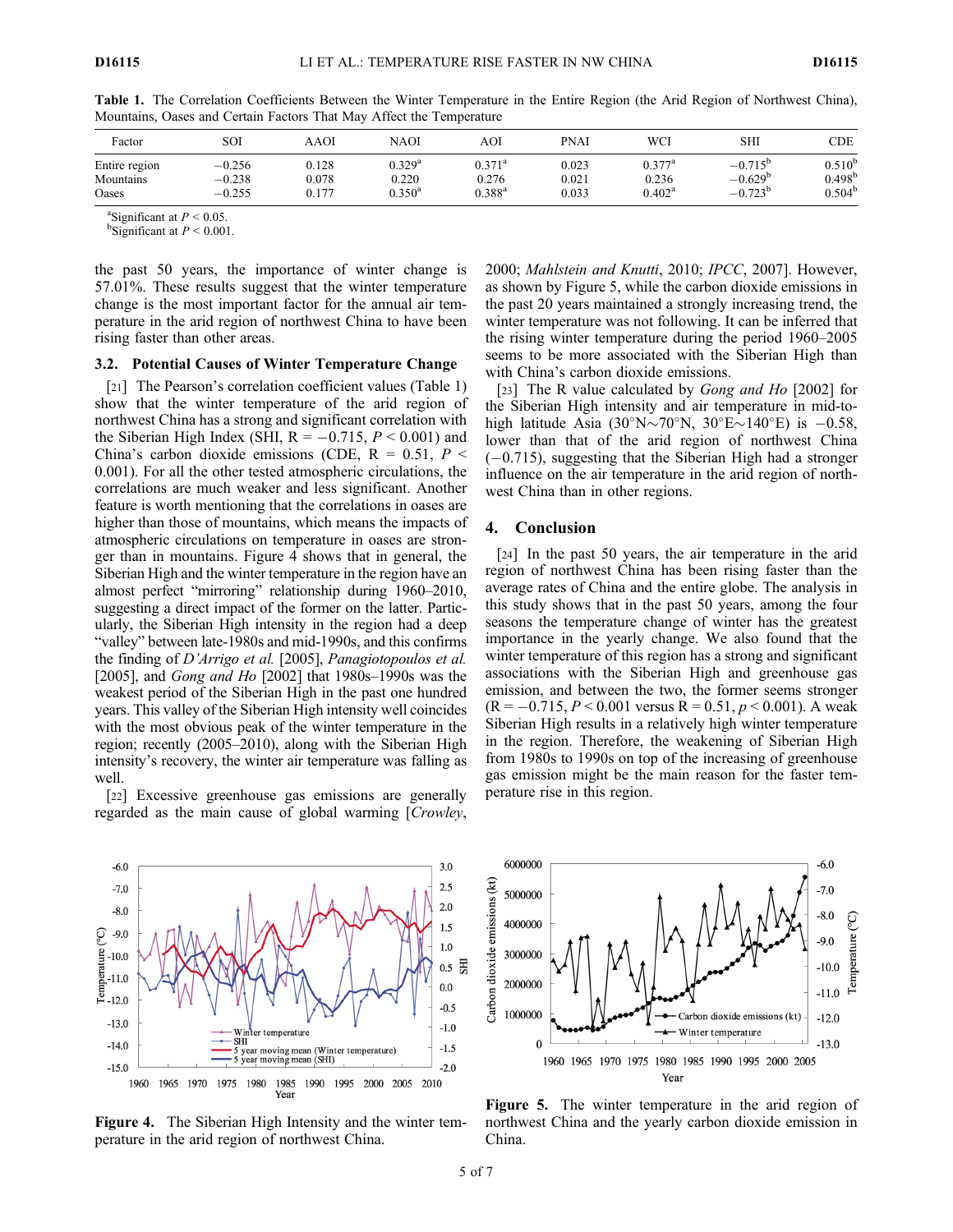[25] Accordingly, a model aiming to predict the climate of the arid region of northwest China or the East Asia region should take into account the Siberian High, which should be a major item on the future research agenda. Particularly, a recent research shows that the increase of snow cover in Eurasian contributes to the Siberian High recovery [Jeong et al., 2011], which, if continues, may result in a decrease of the rising rate of the air temperature in this area.

[26] We understand that the climate change is the result of many different factors and their complicated interactions. In this study, we have focused on atmospheric circulations and greenhouse gas emission, which we consider to be major factors in climate change and have controls or influences over a vast area like our study region. More comprehensive, localized, and in-depth analysis is following.

[27] Acknowledgments. This paper was sponsored by the National Basic Research Program of China (or 973 Program) (grant 2010CB951003). Thanks are given to Daoyi Gong and Ziyin Zhang for their assistance in providing the Siberian High data and computing related indices. We are grateful to Sara C. Pryor and anonymous reviewers for their helpful comments on improving the manuscript.

## References

- Allan, R., and T. Ansell (2006), A new globally complete monthly historical gridded mean sea level pressure dataset (HadSLP2), 1850–2004, J. Clim., 19(22), 5816–5842.
- Barnston, A. G., and R. E. Livezey (1987), Classification, seasonality and persistence of low-frequency atmospheric circulation patterns, Mon. Weather Rev., 115(6), 1083–1126.
- Brohan, P., J. J. Kennedy, I. Harris, S. F. B. Tett, and P. D. Jones (2006), Uncertainty estimates in regional and global observed temperature changes: A new data set from 1850, J. Geophys. Res., 111, D12106, doi:10.1029/2005JD006548.
- Chen, H. S., and Z. B. Sun (2001), An index of China winter temperature anomaly: East Asian regional westerly index [in Chinese with English abstract], J. Nanjing Inst. Meteorol., 24(4), 458–466.
- Chen, Y. N., and Z. X. Xu (2005), Plausible impact of global climate change on water resources in the Tarim River Basin, Sci. China, Ser. D, 48, 65–73.
- Crowley, T. J. (2000), Causes of climate change over the past 1000 years, Science, 289(5477), 270–277.
- D'Arrigo, R., G. Jacoby, R. Wilson, and F. Panagiotopoulos (2005), A reconstructed Siberian High index since A.D.1599 from Eurasian and North American tree rings, Geophys. Res. Lett., 32, L05705, doi:10.1029/ 2004GL022271.
- Ding, Y. H. (1990), Buildup, air-mass transformation and propagation of Siberian High and its relations to cold surge in East Asia, Meteorol. Atmos. Phys., 44(1–4), 281–292.
- Fall, S., A. Watts, J. Nielsen-Gammon, E. Jones, D. Niyogi, J. R. Christy, and R. A. Pielke Sr. (2011), Analysis of the impacts of station exposure on the U.S. Historical Climatology Network temperatures and temperature trends, J. Geophys. Res., 116, D14120, doi:10.1029/2010JD015146.
- Fan, K., and H. J. Wang (2004), Antarctic oscillation and the dust weather frequency in north China, Geophys. Res. Lett., 31, L10201, doi:10.1029/ 2004GL019465.
- Fang, F., H. Z. Bai, H. Y. Zhao, and S. H. Yang (2007), The urbanization effect in northwestern China and its contribution to temperature warming [in Chinese with English abstract], Plateau Meteorol., 26(3), 579–585.
- Gong, D. Y., and C. H. Ho (2002), The Siberian High and climate change over middle to high latitude Asia, Theor. Appl. Climatol., 72(1–2), 1–9.
- Gong, D. Y., and S. W. Wang (1999a), Definition of Antarctic Oscillation Index, Geophys. Res. Lett., 26(4), 459–462.
- Gong, D. Y., and S. W. Wang (1999b), Long-term variability of the Siberian High and the possible connection to global warming [in Chinese with English abstract], Acta Geogr. Sin., 54(2), 125–133.
- Ho, C. H., J. H. Kim, H. S. Kim, C. H. Sui, and D. Y. Gong (2005), Possible influence of the Antarctic Oscillation on tropical cyclone activity in the western North Pacific, J. Geophys. Res., 110, D19104, doi:10.1029/ 2005JD005766.
- Hurrell, J. W., and C. Deser (2009), North Atlantic climate variability: The role of the North Atlantic Oscillation, J. Mar. Syst., 78(1), 28–41.
- Intergovernmental Panel on Climate Change (IPCC) (2007), Climate Change 2007: The Physical Science Basis. Contribution of Working Group I to the Fourth Assessment Report of the Intergovernmental Panel on Climate Change, edited by S. Solomon et al., Cambridge Univ. Press, Cambridge, U. K.
- Jamiyansharav, K., D. Ojima, and R. A. Pielke Sr. (2006), Exposure characteristics of the Mongolian weather stations, Atmos. Sci. Pap., 779, 75 pp., Colo. State Univ., Fort Collins.
- Jeong, J. H., T. Ou, H. W. Linderholm, B.-M. Kim, S.-J. Kim, J.-S. Kug, and D. Chen (2011), Recent recovery of the Siberian High intensity, J. Geophys. Res., 116, D23102, doi:10.1029/2011JD015904.
- Joos, F., G. K. Plattner, T. F. Stocker, O. Marchal, and A. Schmittner (1999), Global warming and marine carbon cycle feedbacks an future atmospheric CO2, Science, 284(5413), 464–467.
- Kendall, M. G. (1975), Rank Correlation Methods, Griffin, London.
- Mahlstein, I., and R. Knutti (2010), Regional climate change patterns identified by cluster analysis, *Clim. Dyn.*, 35(4), 587-600.
- Mann, H. B. (1945), Nonparametric tests against trend, Econometrica, 13, 124–259.
- Mariotti, L., E. Coppola, M. B. Sylla, F. Giorgi, and C. Piani (2011), Regional climate model simulation of projected 21st century climate change over an all-Africa domain: Comparison analysis of nested and driving model results, J. Geophys. Res., 116, D15111, doi:10.1029/ 2010JD015068.
- Meehl, G. A., W. M. Washington, W. D. Collins, J. M. Arblaster, A. X. Hu, L. E. Buja, W. G. Strand, and H. Y. Teng (2005), How much more global warming and sea level rise?, Science,  $307(5716)$ , 1769–1772.
- National Research Council (2005), Radiative Forcing of Climate Change: Expanding the Concept and Addressing Uncertainties, 207 pp., Natl. Acad. Press, Washington, D. C.
- Panagiotopoulos, F., M. Shahgedanova, A. Hannachi, and D. B. Stephenson (2005), Observed trends and teleconnections of the Siberian high: A recently declining center of action, J. Clim., 18(9), 1411–1422.
- Park, T. W., C. H. Ho, S. Yang, and J. H. Jeong (2010), Influences of Arctic Oscillation and Madden-Julian Oscillation on cold surges and heavy snowfalls over Korea: A case study for the winter of 2009–2010, J. Geophys. Res., 115, D23122, doi:10.1029/2010JD014794.
- Pierce, D. W., T. P. Barnett, B. D. Santer, and P. J. Gleckler (2009), Selecting global climate models for regional climate change studies, Proc. Natl. Acad. Sci. U. S. A., 106(21), 8441–8446.
- Ren, G. Y., M. Z. Xu, Z. Y. Chu, J. Guo, Q. X. Li, X. N. Liu, and Y. Wang (2005), Changes of surface air temperature in China during 1951–2004 [in Chinese with English abstract], Clim. Environ. Res., 10(4), 717–727.
- Ren, C. Y., D. T. Wu, and S. W. Dong (2006), The influence of urbanization on the urban climate environment in Northwest China [in Chinese with English abstract], Geogr. Res., 25(2), 233–241.
- Shi, Y. F., and X. S. Zhang (1995), Impact of climate-change on surfacewater resource and tendency, in the future in the arid zone of northwestern China, Sci. China, Ser. B, 38(11), 1395–1408.
- Sun, F., M. L. Roderick, G. D. Farquhar, W. H. Lim, Y. Zhang, N. Bennett, and S. H. Roxburgh (2010), Partitioning the variance between space and time, Geophys. Res. Lett., 37, L12704, doi:10.1029/2010GL043323.
- Tebaldi, C., R. L. Smith, D. Nychka, and L. O. Mearns (2005), Quantifying uncertainty in projections of regional climate change: A Bayesian approach, J. Clim., 18(16), 1524–1540.
- Thompson, D. W. J., and J. M. Wallace (2000), Annular modes in the extratropical circulation. Part I: Month-to-month variability, J. Clim., 13, 1000–1016, doi:10.1175/1520-0442(2000)013<1000:AMITEC>2.0.
- Tian, H., X. Xu, C. Lu, M. Liu, W. Ren, G. Chen, J. Melillo, and J. Liu (2011), Net exchanges of  $CO<sub>2</sub>$ , CH<sub>4</sub>, and N<sub>2</sub>O between China's terrestrial ecosystems and the atmosphere and their contributions to global climate warming, J. Geophys. Res., 116, G02011, doi:10.1029/2010JG001393.
- Trouet, V., and A. H. Taylor (2010), Multi-century variability in the Pacific North American circulation pattern reconstructed from tree rings, Clim. Dyn., 35(6), 953–963.
- Wang, J. S., X. L. Fei, and F. Wei (2008), Further study of temperature change in northwest China in recent 50 years [in Chinese with English abstract], J. Desert Res., 28(4), 724–732.
- Wang, J. W. (1995), Oasis, oasis making and oasis construction [in Chinese with English abstract], J. Arid Land Resour. Environ., 9(3), 1-11.
- Watts, A. (2009), Is the U.S. surface temperature record reliable?, 28 pp., Heartland Inst., Chicago, Ill.
- Wu, W. L., A. H. Lynch, and A. Rivers (2005), Estimating the uncertainty in a regional climate model related to initial and lateral boundary conditions, J. Clim., 18(7), 917–933.
- Yue, S., P. Pilon, and G. Cavadias (2002), Power of the Mann-Kendall and Spearman's rho tests for detecting monotonic trends in hydrological series, J. Hydrol., 264, 262–263.